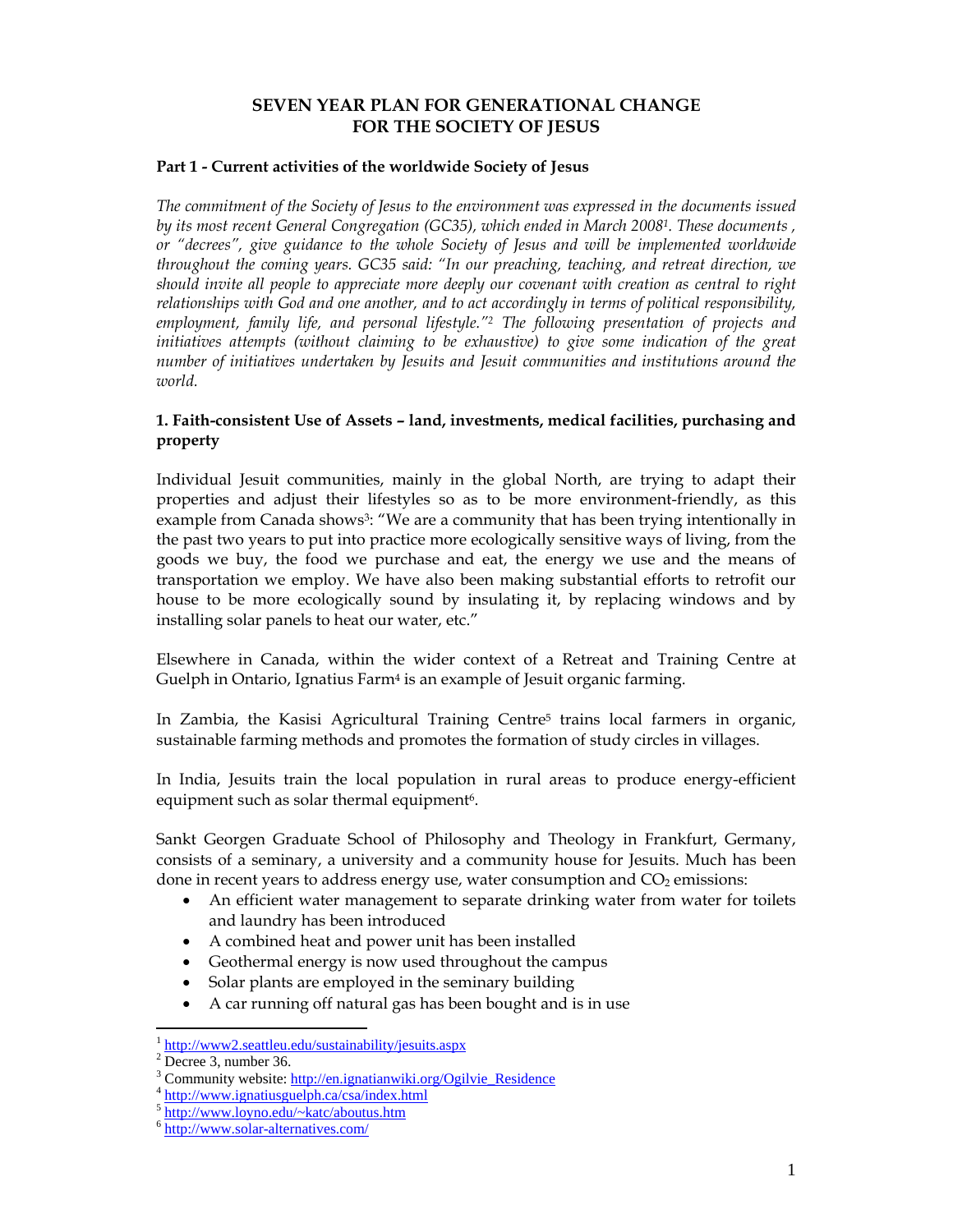All rooms in the Jesuit community house are currently being refurbished to minimize CO2 emissions. This refurbishment will be completed in October 2010.

Santa Clara University in California "has divested its holdings in a leading mountaintop removal mining company"7 and the National Jesuit Committee on Investment Responsibility (NJCIR)8 is encouraging socially responsible investing among Jesuit institutions in the USA.

Social Entrepreneur and TED Fellow9 Fr Xavier Alpasa SJ is running an eco-tourism social enterprise called Hotel Maya on the Philippine island of Culion, which had a "soft opening" in August 2009.

### **2. Education and Young People – including school buildings, curricula, nature teaching and camps**

Jesuit schools (high schools, colleges, universities) around the world are promoting ecological awareness, as these three examples show:

Benoît Mbuyi SJ launched with others the group « Amis de la Nature » at Collège Kubama in Kisantu in Democratic Republic of Congo.

A student initiative led to the creation of the Environmental Advisory Council at Seattle University (in Seattle, USA, run by the Jesuits) in 2004. The purpose of the EAC is to "offer advice and leadership regarding the identification, creation, assessment, and implementation of environmental planning and policies for the University." The council acts as a seed bed and catalyst for campus sustainability and environmental initiatives coming from students, administrators, staff and faculty. The council's 20 members include alumni, students, staff and faculty. The University has a very informative "Sustainability" website10.

Loyola University in Chicago has a Center for Environmental Communications<sup>11</sup> which serves to educate students, stimulate discussion among environmental shareholders and as a resource for environmental information.

There are many more initiatives around Jesuit campuses $12$  in the USA, including a student environment club at the University of Detroit Mercy13.

INEA in Valladolid (Spain) is a Jesuit-run school for Agricultural Engineering which is offering courses and producing publications on organic ("ecological") agriculture, and undertaking research into different aspects of this issue.

Jesuits in India have been famous taxonomers since the early 1900s. They have categorized the biodiversity of entire regions of India and, over many years, have passed their knowledge on to the local people. In the process they have trained 49,825 students,

 $\overline{a}$ 

<sup>&</sup>lt;sup>7</sup> http://www.southernstudies.org/2009/03/congressmen-jesuits-and-a-movie-star-target-mountaintop- $\frac{1}{8}$ .

<sup>8</sup> http://www.jesuit.org/SocialJustice/SRI/default.aspx

<sup>9&</sup>lt;br>http://www.ted.com/index.php/profiles/view/id/242851<br><sup>10</sup> http://www2.seattleu.edu/sustainability/default.aspx

<sup>&</sup>lt;sup>11</sup> http://www.loyno.edu/lucec/<br><sup>12</sup> http://www.companysj.com/v262/262greentimeswith%20cover.pdf<br><sup>13</sup> http://www.uofdjesuit.org/html/environmental-club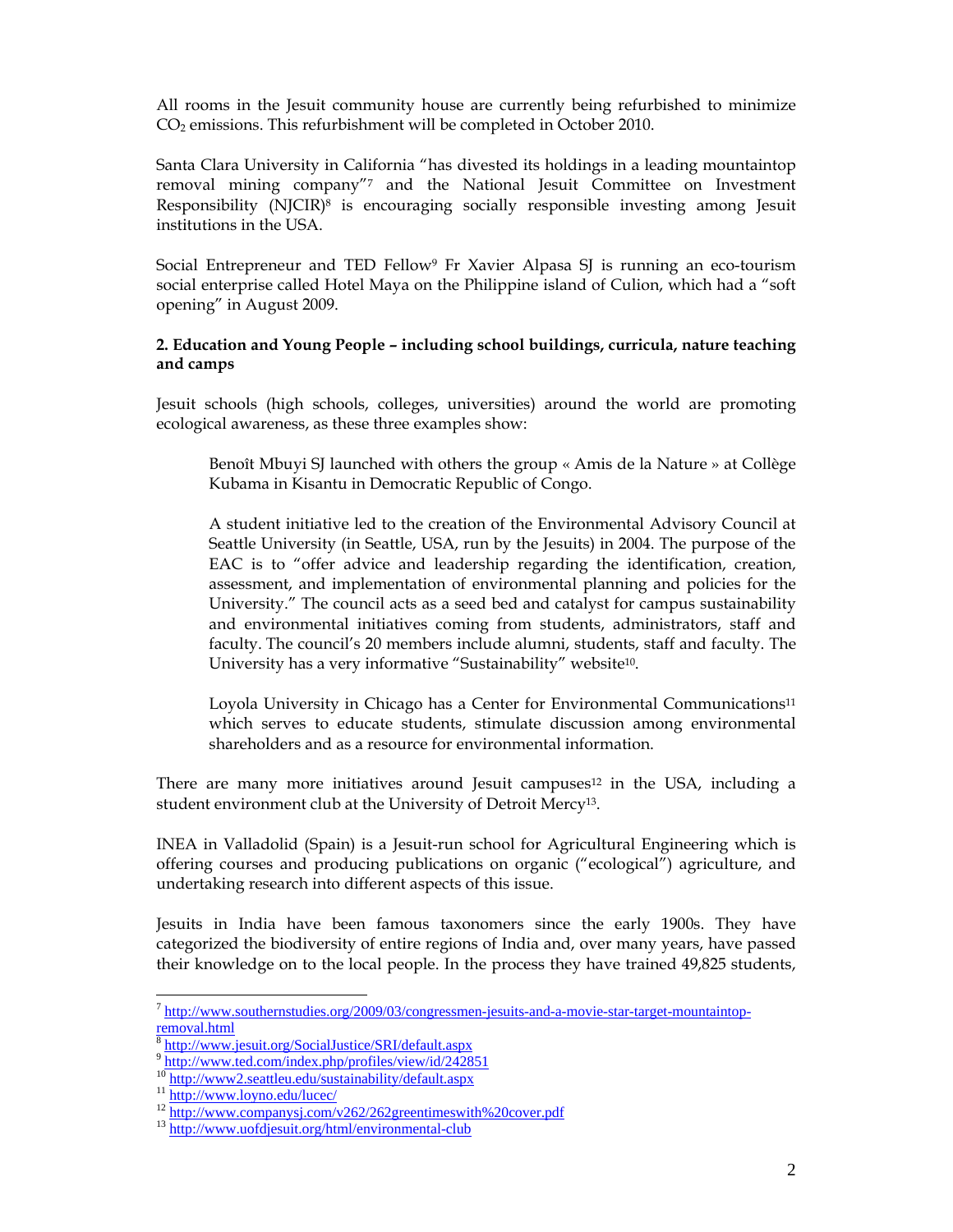3,088 teachers, 2,681 leaders, 4,234 activists and 15,078 villagers (2008 data)14. K.T. Chandy SJ (Associate Director, Catholic Health Association of India) has provided training programmes on "Sustainable Management of Natural Resource Management". Over the last forty years he has given some 1,500 training programmes to a variety of clients ranging from government officials to farmers at the grass roots level. He has also written course materials in the form of booklets on 635 topics related to sustainable Natural Resources Management.

Elsewhere in India, "Tarumitra" (Friends of Trees) is a Jesuit-run organisation with ECOSOC status at the UN. It now has over 2 million members in over 1,000 colleges and schools. Its aim is to spread environmental awareness among young people. In 2008, it conducted 150 workshops, reaching some 15,000 teachers and students.

The Lauriston Jesuit Centre in Edinburgh, United Kingdom, has been running a series of talks on the environment throughout 2009.15

At the Jesuit-run Gregorian University in Rome, two courses on ecology are being taught in the faculty of theology in 2009-2010: "La crisi ecologica corrente: le dimensioni morali implicate" (The Moral Dimensions of the Current Ecological Crisis)" (by Prem Xalxo SJ) and "The Fields of Creation, Grace and Redemption" (by Gerry Whelan SJ).

Jesuits, other religious and lay people whose lives and work are inspired by St Ignatius, the founder of the Society of Jesus, gathered for four days before the World Social Forum 2009 in Belém, Brazil. The meeting, called "Fé'namazônia" (Faith in the Amazon), which included talks, prayers, sharings and awareness-raising exercises, involved groups of indigenous people with whom the Jesuits work in Latin America and India and created a sense of community and shared responsibility among the members of the "Ignatian Family".

## **3. Pastoral Care – including theological education and training , rediscovering past traditions and wisdom, and helping people adapt to new situations in areas where climate change makes this necessary**

In a number of countries around the world, Jesuits work with indigenous populations, helping them to protect their ancestral land and to pass on their lifestyles. For example, in India, Fr Lancelot D. Cruz SJ of St Xavier's College, Ahmedabad, has developed in the Dediapada forests of South Gujarat, "People Forest-Laboratory-Industry Linkages". This is an organization for socioeconomic development and the preservation of knowledge about traditional medicine, a project which involved the setting up of an interactive network of medicine men.

In the Philippines, the Jesuit-run organisation "Environmental Science for Social Change" (ESSC), works with local populations, mostly indigenous, in adapting to climate change16. Their work includes mapping, networking and telling the stories of the people affected.

14

http://www.sjweb.info/sjs/networks/ecology/Indian%20Jesuits%20Contribution%20to%20Environmental% 20Protection.pdf

<sup>&</sup>lt;sup>15</sup> http://www.lauriston.org.uk/index\_files/environnment.htm<br><sup>16</sup> http://essc.org.ph/; read their mission statement here: <u>http://essc.org.ph/content/view/139/89/</u>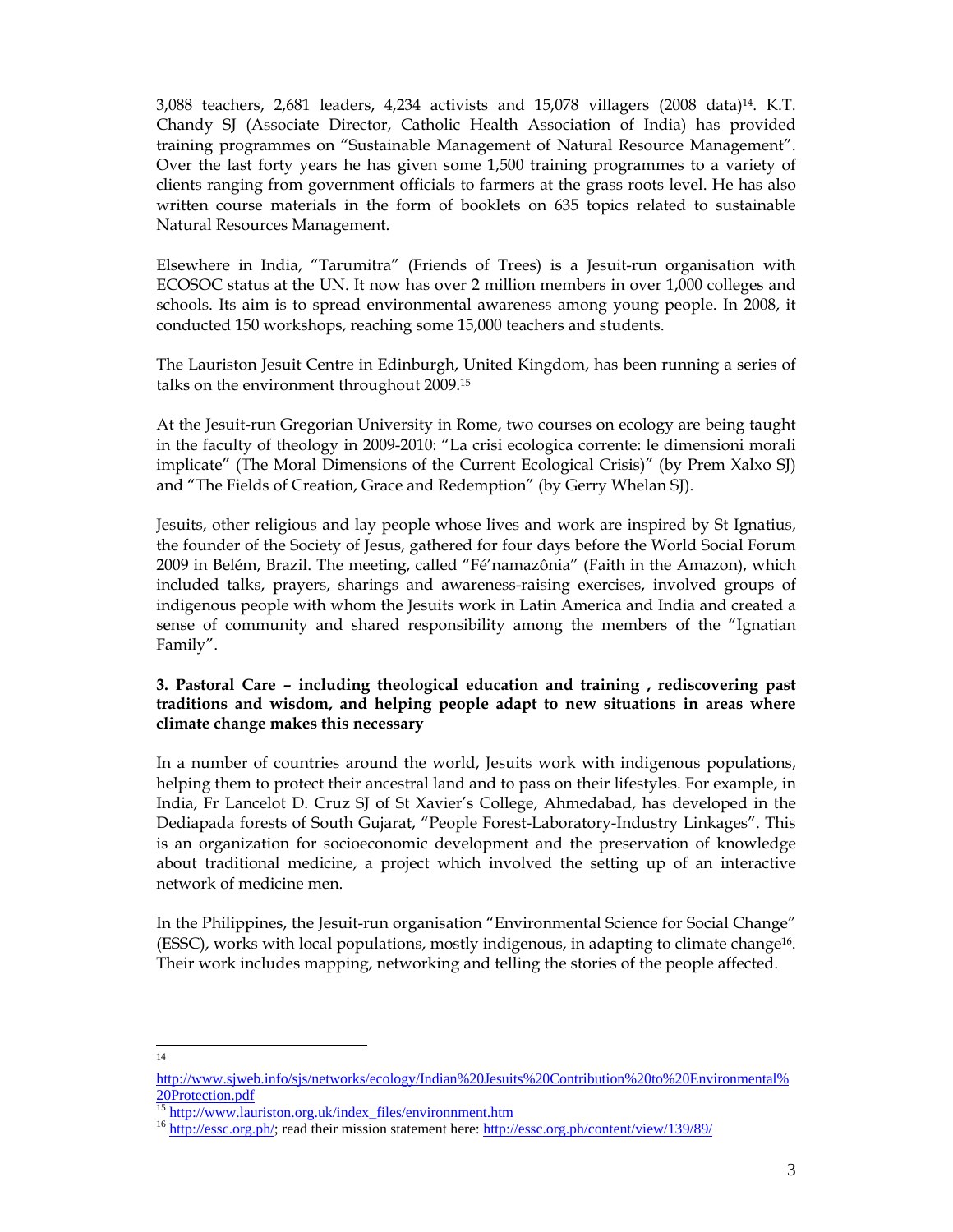In Colombia, PDPMM (Peace and Development Programme for the Magdalena River) and SUYUSAMA (Sustainable Development Programme for Nariño and Putumayo departments) work with the local populations in order to establish peace as well as communion with nature.

Al Fritsch SJ in the United States is running a website with daily reflections on the environment and simple living<sup>17</sup> that has had 16 million visitors since it started in 2004. Also in the United States, Joseph Carver SJ (Berkeley) is currently developing a Licentiate of Sacred Theology (STL) course on "Ignatian Spirituality and Ecology". Joseph Carver SJ and John Braverman SJ have written an "Ecological Examen".

Eco-retreats are held at, for example, the Ignatius Jesuit Centre18 in Guelph, Canada, as well as in India.

Factsheets on the Spiritual Exercises and Ecology and Catholic Social Teaching and Ecology were produced for the benefit of the General Congregation in 2008.19

"Green groups" have started among scholastics (Jesuits in training) in Rome and Paris, in order to encourage thinking about sustainable development, creation and ecology and to make sure that rubbish is properly sorted and recycled in their communities.

## **4. Lifestyles**

As air travel is a major contributor to global warming, the use of video-conferences instead of long-distance travel is being investigated as a way of addressing the issue. A room in the General Curia is being equipped for video-conferences to enable Father General and the members of the Curia to participate in "virtual" meetings and consultations with Provincials and others throughout the world.20

In the global North, as described in the example under point 1, some communities are committing themselves to living a more simple and sustainable lifestyle, with varying degrees of adherence by individual members.

In rural India, the "Integrated Tribal Watershed Development Programme"<sup>21</sup> at Sangamner run by Fr Robert de Costa SJ encourages indigenous people to take responsibility for their own environment and provides examples of ways in which lifestyle changes have been made by the poorest of the poor. This programme has been running since 1989 and the director reports its social benefits in this way: "Watershed programmes have stopped people from going to moneylenders because they have their own crops".

## **5. Media and Advocacy**

A new network for environmental advocacy is currently being set up at the Jesuit European Office (OCIPE) in Brussels which will link together existing Jesuit

<sup>&</sup>lt;sup>17</sup> http://www.earthhealing.info/

<sup>&</sup>lt;sup>18</sup> http://www.ignatiusguelph.ca/<br><sup>19</sup> http://www.sjweb.info/sjs/networks/ecology/Exercises\_ENG.pdf;

http://www.sjweb.info/sjs/networks/ecology/CST\_ENG.pdf

<sup>&</sup>lt;sup>20</sup> News from July 2009: http://www.sjweb.info/news/index.cfm?Tab=7&Language=1&PubNumID=35<sup>21</sup> http://www.punejesuits.org/socitwdp.html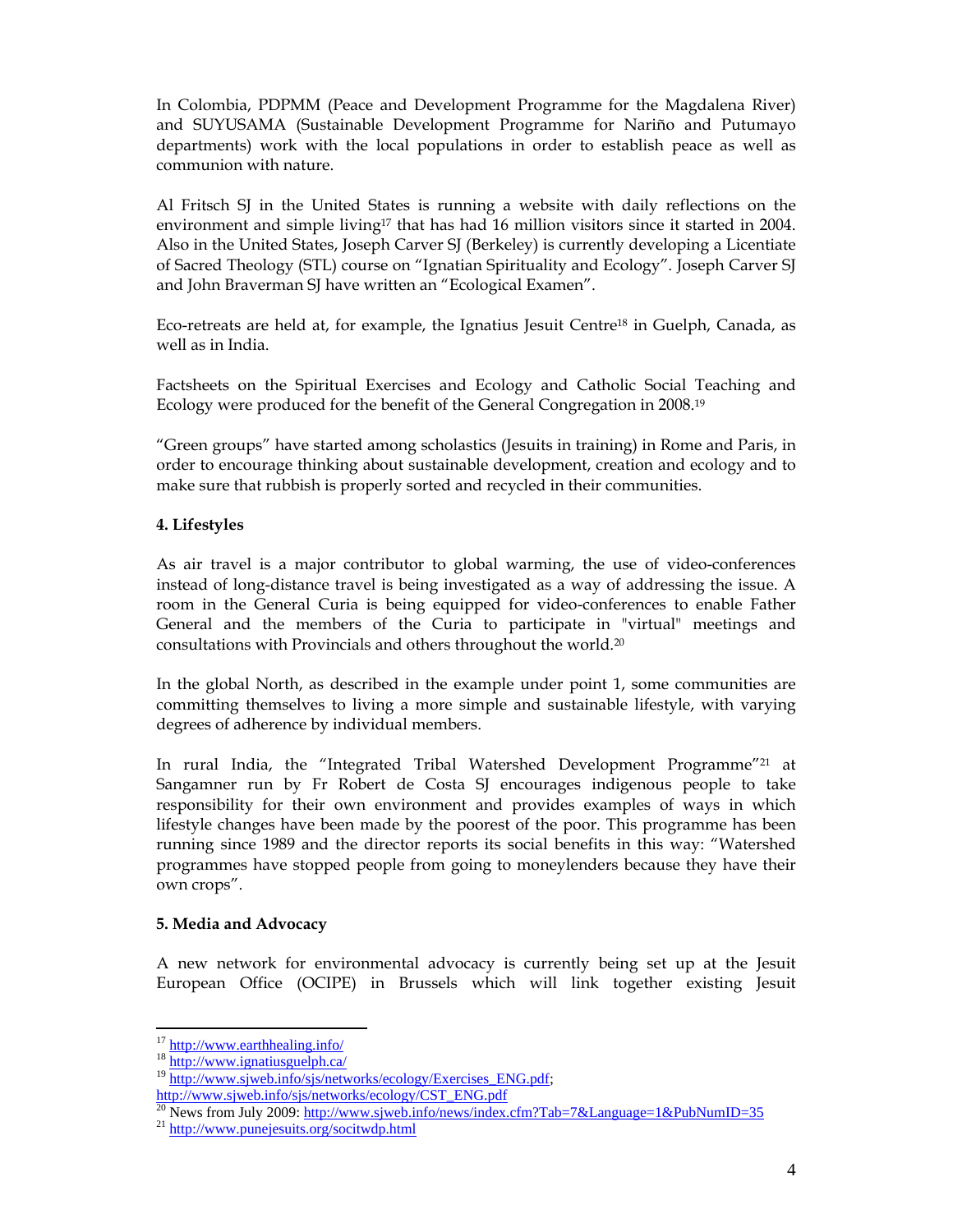environmental initiatives. It will have a website<sup>22</sup> to both support and promote networking.

The Instituto Mayor Campesino in Colombia is an example of a Jesuit organisation that empowers farming communities and trains them in agriculture and trade. It also lobbies against transgenics, as does a Jesuit organisation in Mexico, Semillas de Vida23.

The Jesuit-run Munich School of Philosophy's Institute for Social and Development Studies is coordinating a project called "Climate Change and Justice: Climate policy as the basis for fair and sustainable globalisation"24 This also involves the Catholic overseas aid agency in Germany, Misereor, and the Potsdam Institute for Climate Impact Research (PIK). The aims of the project are: researching into the effects of climate change on the poor, networking, awareness raising and reporting.

The Jesuit Centre for Theological Reflection in Zambia lobbied the Zambian government which decided subsequently not to introduce Genetically Modified Organisms to feed its population. This set an example for other African governments to resist pressure from GMO-promoting multinationals.

## **6. Partnerships, eco-twinning and creating your own environment department**

OCIPE, the Jesuit European Office, has taken on the task of setting up an environment department for the Society of Jesus. A website will be launched later in 2009 to help connect and inform Jesuits around the world about the environment and initiatives for its preservation.

The Social Justice Secretariat of the Society of Jesus is very active in the environmental group set up by the leaders of religious orders in Rome ("Integrity of Creation Working Group"). It has helped to produce a 42-page spirituality resource called "The Earth Community" $25$  and to conduct a survey $26$  of 125 religious congregations regarding their ecological commitment.

The Jesuits in the USA are actively involved with the Catholic Coalition on Climate Change<sup>27</sup> and with the Caritas Internationalis/CIDSE campaign for Climate Justice<sup>28</sup>.

The Jesuit centre "Environmental Science for Social Change" (ESSC) in the Philippines, mentioned above, is linking with three other projects in Europe and Australia.

They have a long time association with the Jesuit FUNDP, at the University of Namur in Belgium, to develop the academic competence of the students in the poorer provinces of the Philippines in the area of environmental resources, planning and management. This is planned to involve the three Jesuit Universities of Mindanao (Philippines) in the coming year. They also work with the Jesuit-run Munich School of Philosophy's Institute for Social and Development Studies in

<sup>&</sup>lt;sup>22</sup> http://www.ignatian-eco.net/

<sup>23&</sup>lt;br>http://www.semillasdevida.org.mx/<br>24<br>http://www.klima-und-gerechtigkeit.de/index.php?id=82&L=1<br>25<br>http://jpicformation.wikispaces.com/EN\_creation<br>26<br>http://jpicformation.wikispaces.com/EN\_creation\_survey<br>27<br>http://www.j

encouraged people to join the Catholic Climate Covenant)

http://www.cidse.org/Area\_of\_work/?id=84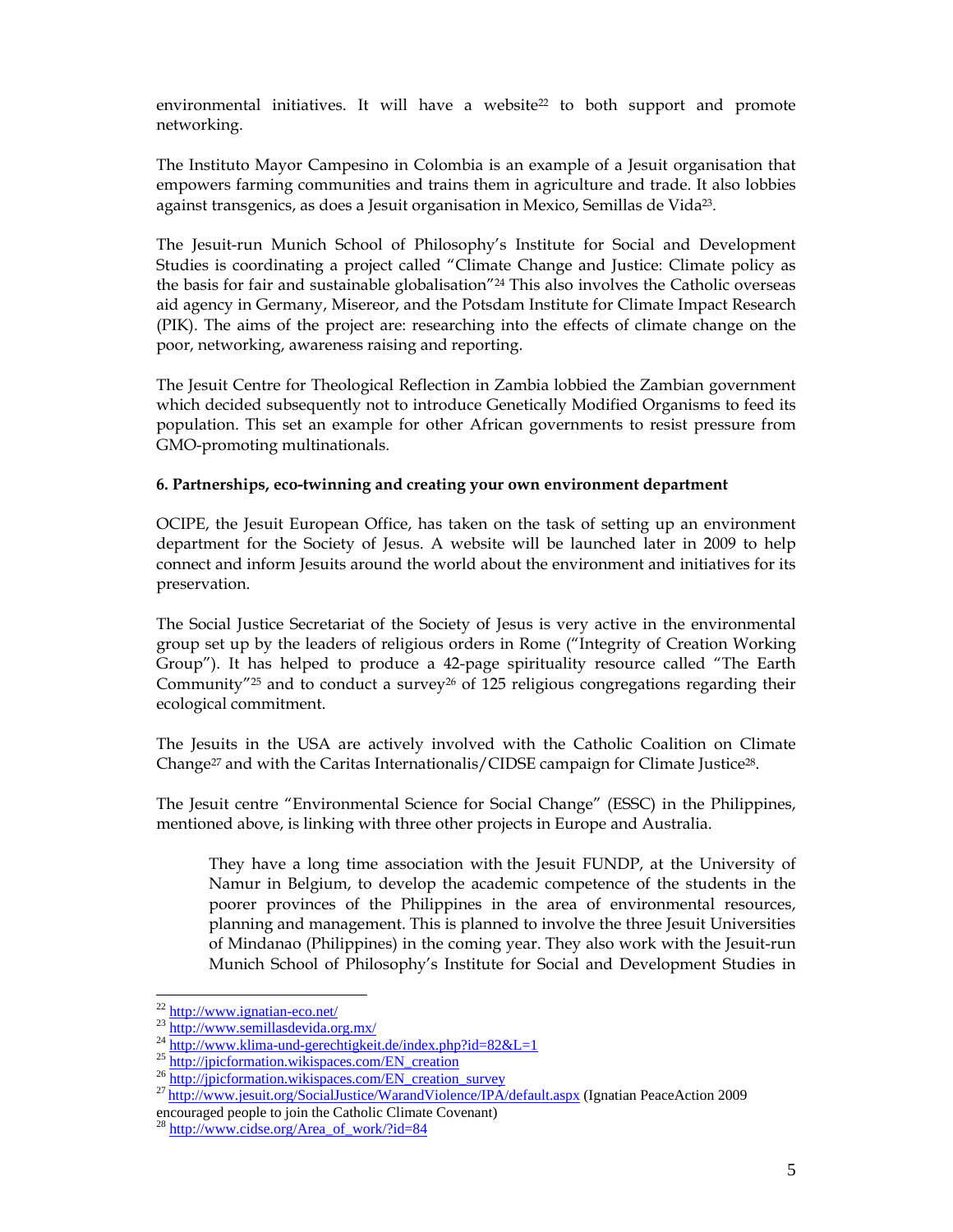the area of community adaptation in the face of climate change focusing this time in Indonesia. ESSC hopes to have a workshop in Sanata Darama Jesuit University in Yogyakarta in October 2009.

And thirdly, they have an ongoing engagement with "Magis Australia" and their youth formation and growth in social analysis programme. They also hope to engage Jesuit Social Services Australia in strengthening social reflection in the areas of youth, environment and indigenous peoples.

And lastly, they will continue to engage through Asia Forest Network with interested Jesuits, especially those in Cambodia and Indonesia.

## **7. Academic Research**

The John J. Carroll Institute of Church and Social Issues in the Philippines is using environmental economics to reduce greenhouse gases and to analyze the financial sustainability of community-based natural resource management projects.<sup>29</sup>

At the Manila Observatory $30$  in the Philippines, meteorological physics is employed in various climate change-connected projects.

The Nobel Peace Prize awarded to the Intergovernmental Panel for Climate Change which ncluded the Jesuit scientist Jose Ramon Villarin SJ, the president of Xavier University-Ateneo de Cagayan in the southern Philippines.

Daniel Syauswa Musondoli SJ from the Democratic Republic of Congo has submitted a thesis at the Jesuit School of Theology at Berkeley in May 2007 on "The Ecological Dimensions of Peace and the Church Mission – Ecology, Faith and Culture from an African Perspective". He now teaches theology in Kimwenza, DRC.

A number of Jesuit and lay academics have produced eight 2-page factsheets before the General Congregation in 2008, to inform the members of this decision-making body of the Society of Jesus about burning ecological issues with respect to forests, landslides, desertification, agriculture31, pollution and public health and biodiversity.

# **8. Celebration**

Jesuit parishes around the world celebrate harvest or creation time according to their local customs and traditions.

<sup>&</sup>lt;sup>29</sup> http://www.jjcicsi.org/programs\_eep.htm

 $\frac{30 \text{ http://www.observatory.php/}}{21 \text{ One example: } \frac{http://www.observatory.php/}}{10 \text{ one example: } \frac{http://www.sjweb.info/sjs/networks/ecology/agriculture-ENG.pdf}$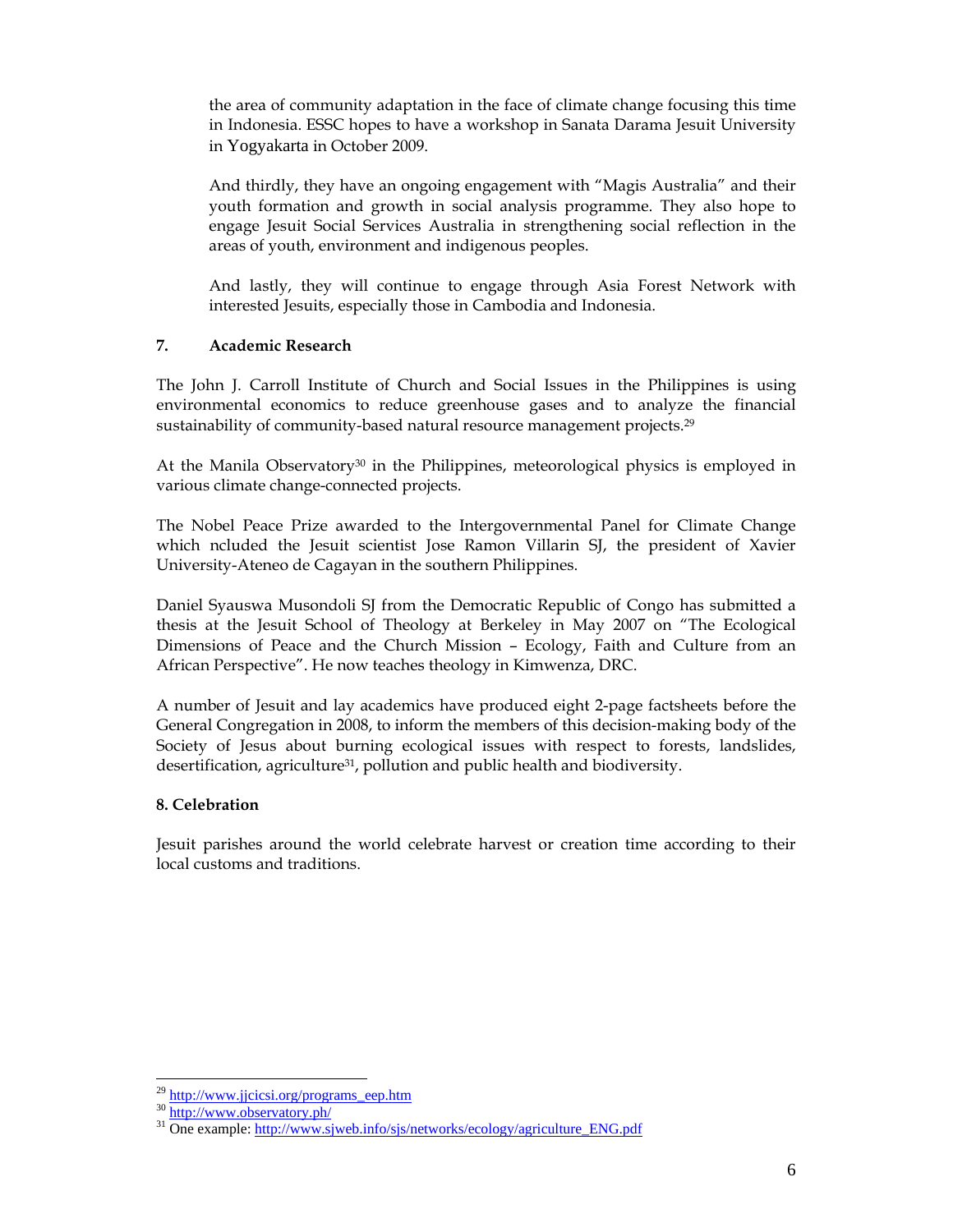## **Part 2 – An Invitation to the worldwide Society of Jesus**

*The following list of creative suggestions has come from several consultations that the Social Justice Secretariat has carried out since 1999. Conferences, provinces, works, communities and individuals are strongly encouraged to choose projects from this list of suggestions and then to implement them, thereby implementing the mandate of GC35 to "move beyond doubts and indifference and take responsibility for our home, the earth."32*

*They are invited to use their own words and formulations to express their commitment33. The suggestions below are meant as an inspiration, each starting with the words "we will".* 

*Father General is considering the setting up of a Task Force on Ecology and Jesuit Mission to suggest concrete steps along the lines suggested below to make the care of the earth an aspect of all our ministries. This Task Force will review the lessons learnt from existing projects and propose, after consultation with Jesuit Conferences, Assistances and Provinces. practical ways of "restoring right relationships with creation" (GC 35, D 3, no. 34).* 

### **1. Faith-consistent Use of Assets**

We will run our retreat centres in an ecologically sensitive way, sourcing food as much as possible from local, organic, fair-trade sources and making sure that the buildings are audited according to local eco-standards. This will benefit nature as well as the retreatants who often are eager to experience God in nature while on retreat.

### **2. Education and Young People**

We will seek to inspire the next generation to commit themselves to protect the environment. We shall do this not only through our teaching and research but also by making our university, school buildings and grounds environmentally friendly.

## **3. Pastoral Care**

We will set up a commission of Jesuits, religious and lay collaborators to write on the topic of Ignatian Spirituality and the environment, using the Spiritual Exercises in particular. We will encourage all those in theology and spirituality to reflect and write on how Ignatian spirituality/theology takes creation seriously (finding and serving God in *all things*).

We will promote and give priority to days of prayer, retreats and/or liturgies around the themes of Sustainability and Ecology for both Jesuit communities and apostolates.

We will encourage the giving of Eco-retreats as part of the programmes of all our retreat centres.

#### **4. Lifestyles**

We will carry out energy audits and Environmental Impact Statements (EIS) to assess the ecological footprint of our community, our work and our province. This will lead to our

l

 $32$  D. 3 n. 31

<sup>&</sup>lt;sup>33</sup> For more possible commitments, feel free to consult these 2009 recommendations to Father General: http://www.sjweb.info/sjs/networks/ecology/EcologySurvey\_FrGeneral.pdf and Annexes B & C: http://www.sjweb.info/sjs/networks/ecology/EcologySurvey\_AnnexesBC.pdf.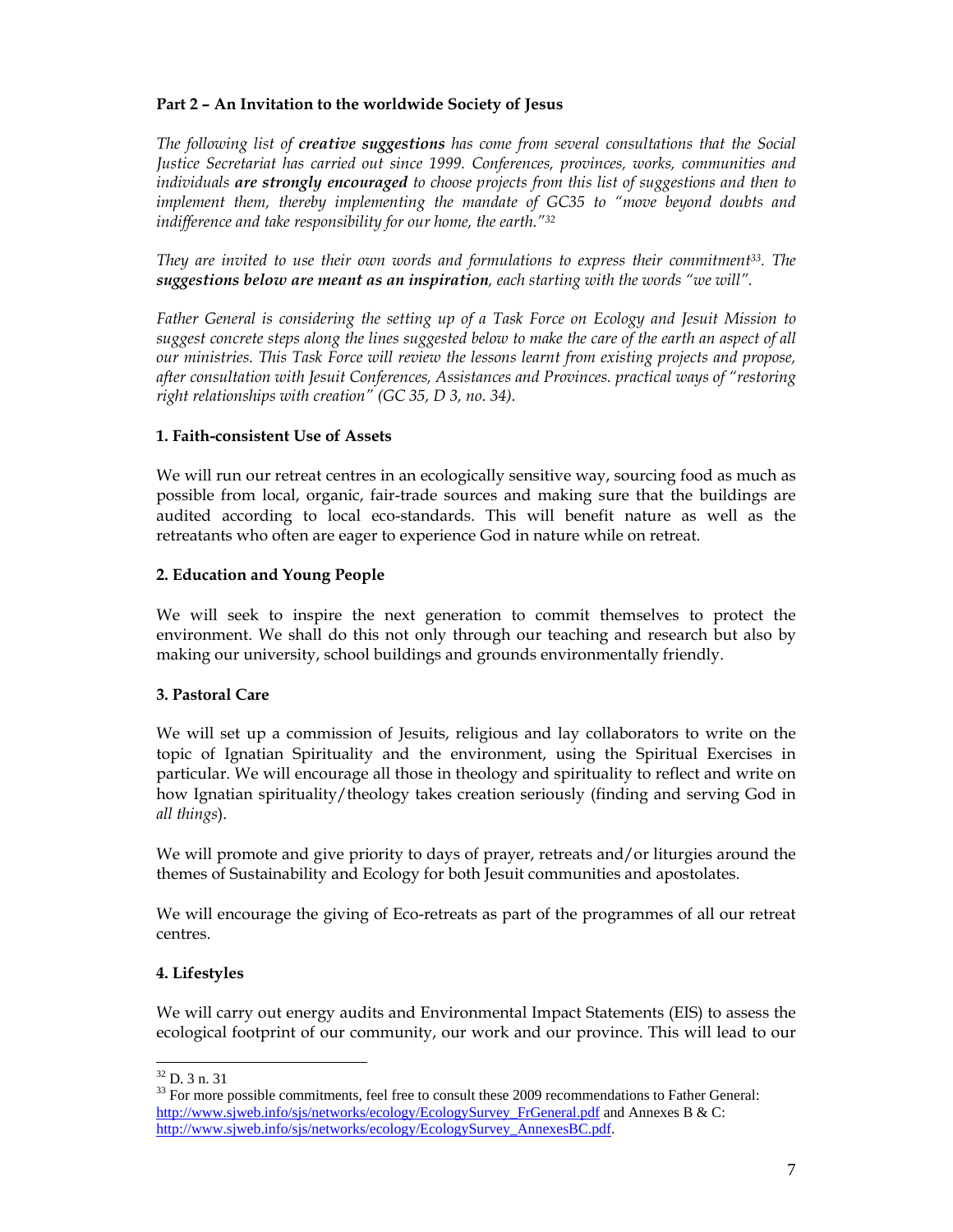adopting ways of conserving resources and of introducing renewable energy practices. We will first comply with local mandated civil sustainability practices and then go beyond them in a voluntary way.

Air travel makes a significant contribution to global climate change; we will factor this into our planning and promote alternative ways of communication.

Our social centres and NGOs will be the first to commit publicly to recycle all their paper, reduce their carbon footprint, derive 35% of their energy from renewable resources, offset their air travel by planting trees and replace their fleet of cars with energy-efficient ones, within a given timeframe.

## **5. Media and Advocacy**

We will publicize and show our appreciation for what is being done by Jesuits, both in our immediate areas of influence and beyond. We shall start by making public part 1 of this document. We will monitor regularly what is being done in this area in our educational centres, our research institutions as well as in our pastoral and social works.

## **6. Partnerships & creating an environment department**

We will do all we can to establish structures within the Society at Curia and at regional and local levels to act on our concern for the environment, under the guidance of the Task Force being established by Father General.

We will use our extensive network of parishes, schools, JRS, JVC, etc to piggy-back on existing projects and institutions already involved in promoting environmental sustainability. We will publish examples of 'best practice' and details of where further advice and assistance can be obtained

We will designate a certain percentage of the grants made by the Curia ("FACSI") in any one year for projects related to 'healing the land,' or to the setting up locally or regionally of a specifically designated environmental fund.

## **7. Academic Research**

Continuing in the learned tradition of Jesuits like Teilhard de Chardin, we will encourage special studies, particularly among Jesuits, in environmental science and related fields such as environmental law, environmental economics, population studies, environmental anthropology, etc.

## **8. Celebration**

We will announce this "Seven Year Plan" for the Society of Jesus in November 2009 at a special mass at the Gesù Church in Rome and in Jesuit parishes around the world.

Possible candidates for Jesuit environmental celebrations could be the anniversaries of two people who were closely involved, in very different ways, with the environment: